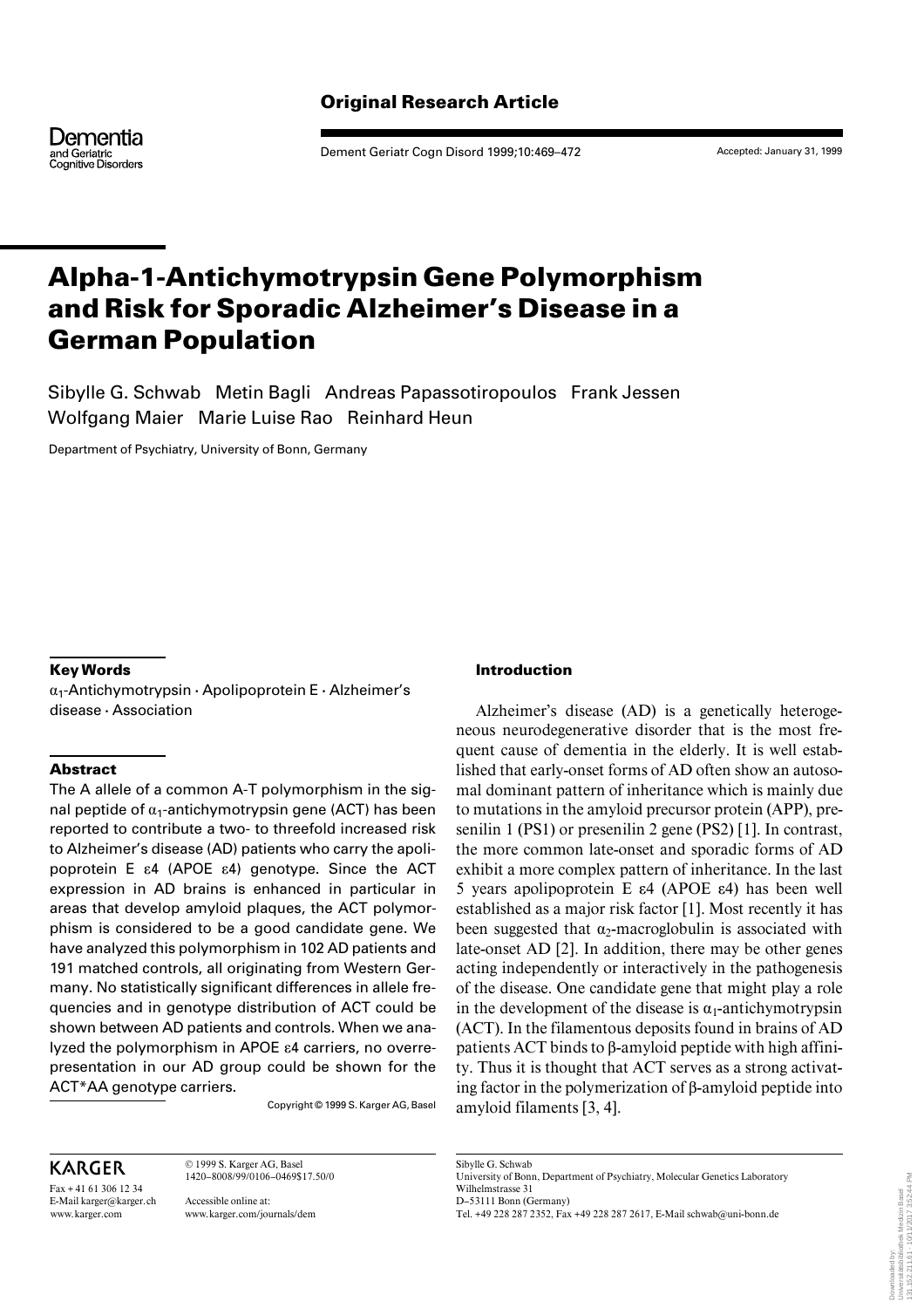**Table 1.** Comparison of ACT genotype and allele frequency in AD patients and controls

| Genotype <sup>1</sup>               | AD patients ( $n = 102$ ) Controls ( $n = 191$ ) |              |  |
|-------------------------------------|--------------------------------------------------|--------------|--|
| $ACT*AT$                            | 52 (51%)                                         | 115 (60.2%)  |  |
| $ACT*AA$                            | $30(29.4\%)$                                     | 46 (24.1%)   |  |
| $ACT*TT$                            | 20 (19.6%)                                       | $30(15.7\%)$ |  |
| Allele frequency                    |                                                  |              |  |
| $ACT*A$                             | 0.549                                            | 0.542        |  |
| $ACT*T$                             | 0.451                                            | 0.458        |  |
| $\chi^2$ = 2.3; d.f. = 2; p = 0.32. |                                                  |              |  |

**Table 2.** ACT genotypes dependent on APOE  $\varepsilon$ 4 genotypes in AD patients and controls

| Genotype                                  | AD patients |               | Controls |      |
|-------------------------------------------|-------------|---------------|----------|------|
|                                           | n           | $\frac{0}{0}$ | n        | $\%$ |
| $APO54$ noncarrier <sup>1</sup>           |             |               |          |      |
| $ACT*AT$                                  | 24          | 60.0          | 84       | 59.2 |
| $ACT*AA$                                  | 13          | 32.5          | 36       | 25.4 |
| $ACT*TT$                                  | 3           | 7.5           | 22       | 15.4 |
| APOE $\varepsilon$ 4 carrier <sup>2</sup> |             |               |          |      |
| $ACT*AT$                                  | 28          | 45.2          | 31       | 63.3 |
| $ACT*AA$                                  | 17          | 27.4          | 10       | 20.4 |
| ACT*TT                                    | 17          | 27.4          | 8        | 16.3 |

APOE  $\varepsilon$ 4 noncarriers: 40 AD patients, 142 controls. APOE  $\varepsilon$ 4 carriers: 62 AD patients, 49 controls.

 $\chi^2 = 2.1$ ; d.f. = 2; p = 0.36.<br>  $\chi^2 = 2.7$ ; d.f. = 2; p = 0.16

 $\chi^2$  = 3.7; d.f. = 2; p = 0.16.

Kamboh et al. [5] were the first to report an association between a common polymorphism in the signal peptide of ACT and APOE  $\varepsilon$ 4 carriers with AD. On the background of controversial results on association of ACT concerning the German population, it was our intention to analyze this polymorphism together with the APOE polymorphism in a German sample of 102 sporadic, late-onset AD patients and 191 controls. Patients and controls were recruited from the general population. No association between  $ACT^*A$  allele neither in APOE  $\varepsilon$ 4 carriers nor in our total AD group was detected.

# **Material and Methods**

#### *Patients*

AD patients were recruited from the outpatient memory disorder clinic of the Psychiatric Department of the University of Bonn. Diagnosis of probable AD was performed by standard clinical evaluation according to NINCDS-ADRDA criteria. Medical and family history, general medical and neurological examination, psychiatric interview, neurological testing, blood and cerebrospinal fluid studies as well as CT scans were carried out to exclude other forms of dementia. Altogether 102 AD patients were included in this study. The mean age was 74.4 years (range 51–101 years), 68 of them were female and 34 male patients. Patients with familial (autosomal-dominant) AD were not included.

#### *Controls*

Supported by the local Census Bureau and the regional Board of Data Protection (Nordrhein-Westfalen, Germany) a random sample of subjects over 50 years was selected from the general population. The control group comprised 191 nondemented subjects. They were evaluated based upon a psychiatric interview and neurological testing. Mean age was 70.6 years (range 50–100 years), 99 were female and 92 male subjects. Informed consent was obtained for all patients and controls.

#### *Genotyping*

DNA was extracted from whole blood using Quiagen Blood DNA Kit (Quiagen, Hilden, Germany). The APOE polymorphism was analyzed by a PCR-based method as described by Hixon and Vernier [6]. The ACT polymorphism also was analyzed by a PCR-based method as described by Kamboh et al. [5].

#### *Statistical Analysis*

 $\chi^2$  distribution and Fisher's exact test were used for analysis of the data. Power calculations were carried out using arcsine transformations of percentages as proposed by Lipsey [7].

# **Results**

Altogether 102 AD patients and 191 matched controls were genotyped for the ACT polymorphism and the APOE polymorphism. Hardy-Weinberg equilibrium could be demonstrated for both polymorphisms in patients and controls. ACT was first analyzed neglecting the APOE genotype. Kamboh et al. [5] reported an increased risk for carriers of the ACT\*AA genotype. In our analysis the ACT\*AA genotype was detected in 30 patients (29.4%) and in 46 controls (24.1%); 20 AD patients (19.6%) and 30 controls (15.7%) carried the ACT\*TT genotype. This difference was statistically not significant  $(\chi^2 = 2.3; d.f. = 2, p = 0.32,$  table 1). Breakdown of the samples according to age and sex had no influence on this distribution (data not shown).

Since an increased risk was reported for ACT\*AA carriers that in addition carry the APOE  $\varepsilon$ 4 genotype we

470 Dement Geriatr Cogn Disord 1999;10:469–472 Schwab/Bagli/Papassotiropoulos/Jessen/

Maier/Rao/Heun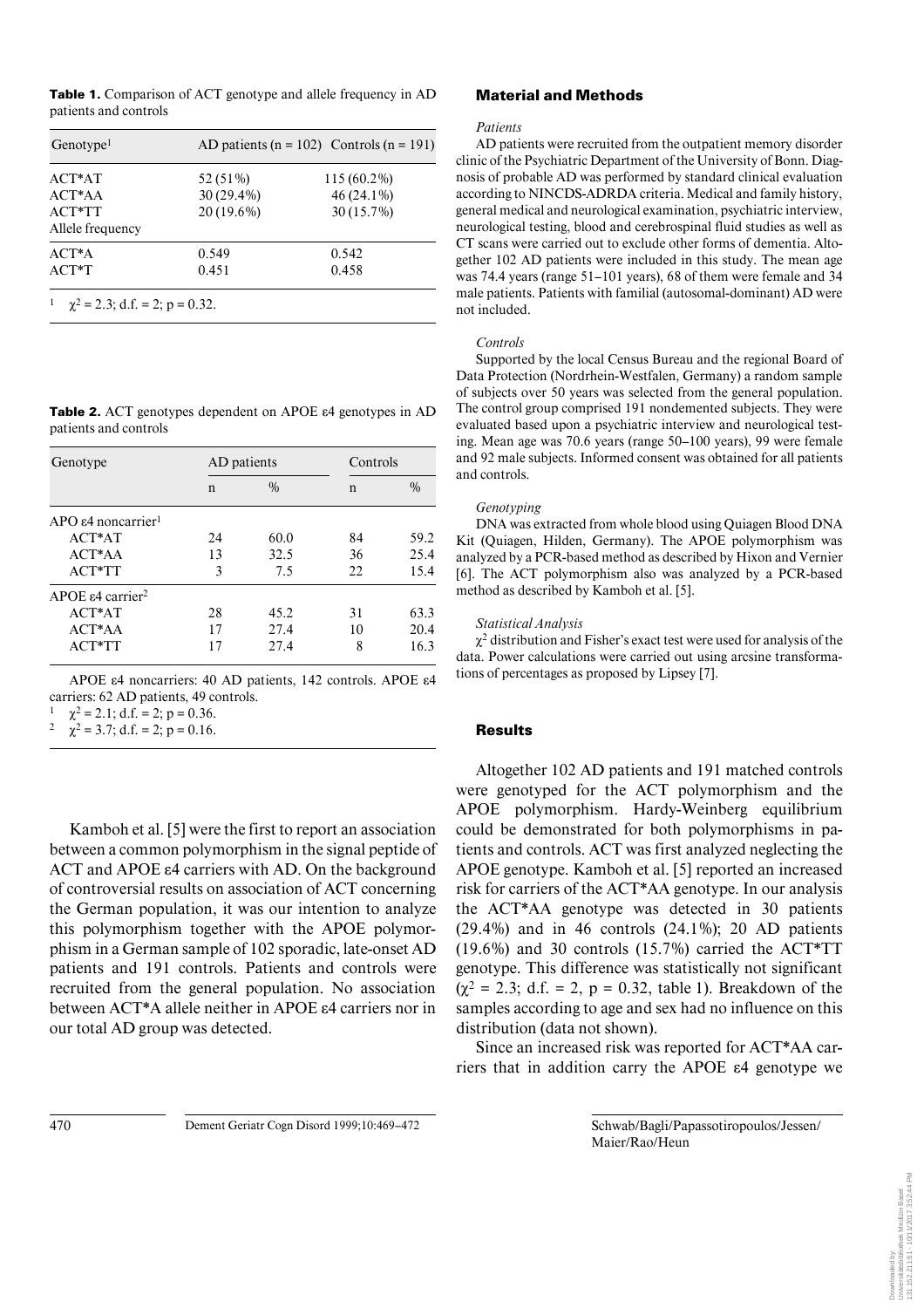grouped the AD patients and controls in individuals carrying the APOE  $\varepsilon$ 4 genotype or not. Thirteen patients  $(32.5\%)$  and 36 controls  $(25.4\%)$  without APOE  $\varepsilon$ 4 allele were homozygous for ACT\*A, 3 patients (7.5%) and 22 controls (15.4%) were homozygous for ACT\*T. Seventeen patients (27.4%) and 10 controls (20.4%) among the carriers of the APOE  $\varepsilon$ 4 allele had an ACT\*AA genotype while 17 AD patients (27.4%) and 8 controls (16.3%) showed an ACT\*TT genotype. These data did not reach any statistical significance when Fisher's exact test was applied. For the APOE  $\varepsilon$ 4 noncarriers a p value of 0.36 and for the APOE  $\varepsilon$ 4 carriers, a p value of 0.16 was obtained (table 2).

Power calculations revealed a statistical power of 72% to detect an effect of the size originally reported by Kamboh et al. [5].

#### **Discussion**

In the present study we could not observe a significant influence of the ACT genotype on the risk of AD. After the first report on a modification of an APOE  $\varepsilon$ 4-associated risk for AD by ACT [5] a number of contradictory results have been published. Yoshiiwa et al. [8] replicated the original finding in a Japanese population, Thome et al. [9] in a German population, Ezquerra et al. [10], working with a Spanish population, could only replicate the finding in non-APOE  $\varepsilon$ 4 carriers. Nacmias et al. [11] obtained some hint that ACT may interact with APOE in

their late-onset familial AD cases. In 1997, Kamboh et al. [12] also reported a gender-specific effect. However, most groups could not replicate the finding even if they break down their samples according to sex and age [13–23].

Power calculations showed that the statistical power of our sample to detect the originally reported differences in the distribution of the ACT polymorphism between AD patients and healthy subjects stratified by the presence or absence of the APOE  $\varepsilon$ 4 allele was 72%. In context with the other negative results reported in the literature [13– 23] we conclude that the ACT genotype might have no or only a minor effect on AD risk in our population.

Moreover, results of association studies using a casecontrol design are explicitly sensitive to stratification. In AD it is almost impossible to perform family-based association studies. In order to circumvent stratification problems, we used a sample that was carefully matched for age, gender and ethnicity.

When we assume genetic heterogeneity between different populations, we cannot exclude that ACT may have an effect on AD risk in some populations. However, regarding all the contradictory results, this effect, if present, might be a very minor one.

## **Acknowledgment**

We want to thank Godwing Insiun for language editing of the manuscript. This work was supported by grants of the Deutsche Forschungsgemeinschaft to R.H. (He 2318/1–2).

#### **References**

- 1 Sandbrink R, Hartmann T, Masters CL, Beyreuther K: Genes contributing to Alzheimer's disease. Mol Psychiatry 1996;1:27–40.
- 2 Blacker D, Wilcox MA, Laird NM, Rodes L, Horvath SM, Go RCP, Perry R, Watson B, Bassett S, McInnis MG, Albert MS, Hyman BT, Tanzi RE: Alpha-2 macroglobulin is genetically associated with Alzheimer disease. Nat Genet 1998;19:357–360.
- 3 Ma J, Yee A, Brewer HB Jr, Das S, Potter H: Amyloid associated proteins  $\alpha_1$ -antichymotrypsin and apolipoprotein E promote assembly of Alzheimer ß-protein into filaments. Nature 1994;372:92–94.
- 4 Fraser PE, Nguyen JT, McLachlan DR, Abraham CR, Kirschner DA:  $\alpha_1$ -Antichymotrypsin binding to Alzheimer Aß peptides is sequence specific and induces fibril disaggregation in vitro. J Neurochem 1993;61:298–305.
- 5 Kamboh MI, Sanghera DK, Ferrell RE, De-Kosky ST: APOE\*4-associated Alzheimer's disease risk is modified by  $\alpha_1$ -antichymotrypsin polymorphism. Nat Genet 1995;10:486– 488.
- 6 Hixson JE, Vernier DT: Restriction isotyping of human apolipoprotein E by gene amplification and cleavage with Hhal. J Lipid Res 1990;  $31:545 - 548$
- 7 Lipsey MW: Design Sensitivity: Statistical Power for Experimental Research. Newbury Park, Sage, 1990, pp 76–98.
- 8 Yoshiiwa A, Kamino K, Yamamoto H, Kobayashi T, Imagawa M, Nonomura Y, Yoneda H, Sakai T, Nishiwaki Y, Sato N, Rakugi H, Miki T, Ogihara T: Alpha-1-antichymotrypsin as a risk modifier for late-onset Alzheimer's disease in Japanese apolipoprotein E epsilon 4 allele carriers. Ann Neurol 1997;42:115–117.
- 9 Thome J, Baumer A, Kornhuber J, Rosler M, Riederer P: Alpha-1-antichymotrypsin bi-allele polymorphism, apolipoprotein-E tri-allele polymorphism and genetic risk of Alzheimer's syndrome. J Neural Transm Park Dis Dement Sect 1995;10:207–212.
- 10 Ezquerra M, Blesa R, Tolosa E, Ballesta F, Oliva R: Alpha-antichymotrypsin gene polymorphism and risk for Alzheimer's disease in the Spanish population. Neurosci Lett 1998;240: 107–109.
- 11 Nacmias B, Marcon G, Tedde A, Forleo P, Latorraca S, Piacentini S, Amaducci L, Sorbi S: Implication of alpha-1-antichymotrypsin polymorphism in familial Alzheimer's disease. Neurosci Lett 1998;244:85–88.